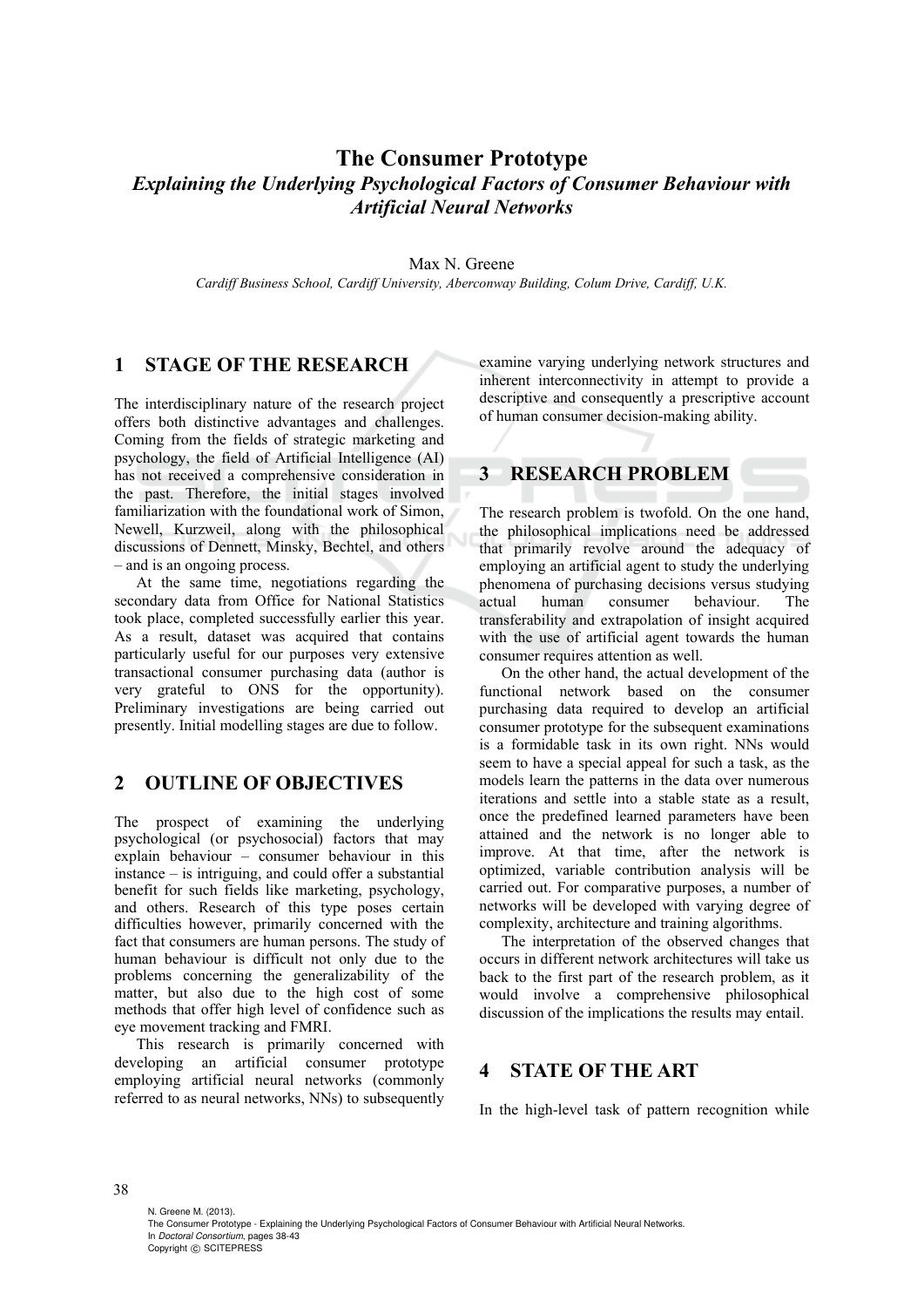examining complex behaviour phenomena, linear models could only be useful in explaining linear relations. For the purposes of the present discussion however this would be insufficient, as consumer behaviour and the process of decision-making in a modern market and socio-economic environment is without a doubt a very intricate and multifarious phenomenon composed of a large number of interrelated developments, where simple changes in one part of the system are able to produce complex effects throughout. It has been indeed a common practice to attempt to decompose the larger phenomena and isolate the process into individual elements for the subsequent analysis controlling for all other variables. The learning thus obtained could then be propagated to the higher level of the process. This method however is very inefficient and poses a serious scalability problem – that is of course in addition to the limitation concerning the ability of researcher to identify the individual parts of the process correctly (the task some believe to be impossible). A better method would be to examine the relations between all components concurrently.

NNs are able to examine all variables and account for nonlinear relations within the data once the hidden layers are introduced into the model structure. This offers high predictive capacity, but not only that. The weights could be examined for explanatory purposes and are able to provide an insight into the intrinsic nature of the process. Consumer decision making is an intricate continuous behaviour exhibited by persons that NNs seem to be particularly suited for as a method of analysis for a number of reasons. First, NNs model architecture resembles physiological inner workings and structure of a human brain – making it a particularly good fit to study human processes. Second, connectionism (the theoretical framework of NNs) is a set of approaches in the fields of AI and cognitive psychology that is particularly suited for modelling behaviour as the emergent processes of interconnected networks of simple units from the conceptual point. The hidden layers and nodes that are developed in the process of training a NNs model (NNs models repeatedly intake data and adjust the weights in the process up to a point of equilibrium where the model cannot improve anymore – method commonly referred to as training as it indeed resembles the process of training in the traditional sense) are not like input and output variables that come from the data, but could rather represent underlying abstract concepts and latent variables identified in the process of training that play a major role in explaining the relation between the input and the output layers.

This research project will address the idea of interpreting the number of hidden layers, nodes and weight values in NNs models in attempt to provide an explanatory account of consumer behaviour.

## **4.1 Artificial Neural Networks**

There are a number of qualitative differences that set NNs apart for other AI approaches, namely learning and representation. Other distinguishing features worth mentioning are inherent parallelism, nonlinearity, and ability to exhibit exceptional performance with noisy data (Gallant, 1993).

Machine learning broadly refers to ability of a model to improve its performance based upon input information. It is generally considered that research on machine learning presents the highest potential to eventually develop models able to perform complicated AI tasks, as algorithms that learn from training and experience are superior to those based on a subset of contingency rules developed by human scientists. Machine learning may be divided into supervised learning and unsupervised learning.

#### **4.1.1 Supervised Learning**

Supervised learning is a group of learning algorithms that analyze training data (i.e. labelled data: pairs of input and output values) to produce an inferred or a regression function able to predict the correct output for any input. It is required for the learning algorithm to make certain generalizations from the training data that could be used to analyze previously unseen data – a process that is analogous to concept learning in human and animal psychology. Feed forward networks are the most common representative, and will be used for the purposes of present research.

#### **4.1.2 Unsupervised Learning**

Unsupervised learning refers to the machine learning problem aimed to determine the underlying structure of unlabelled data. In unlabelled data, there is no error signal to evaluate possible solution, and therefore the algorithm relies on techniques such as clustering that examine the core features of the data – self-organizing map is one such algorithm often used in NNs models, and will be used for the purposes of this research project.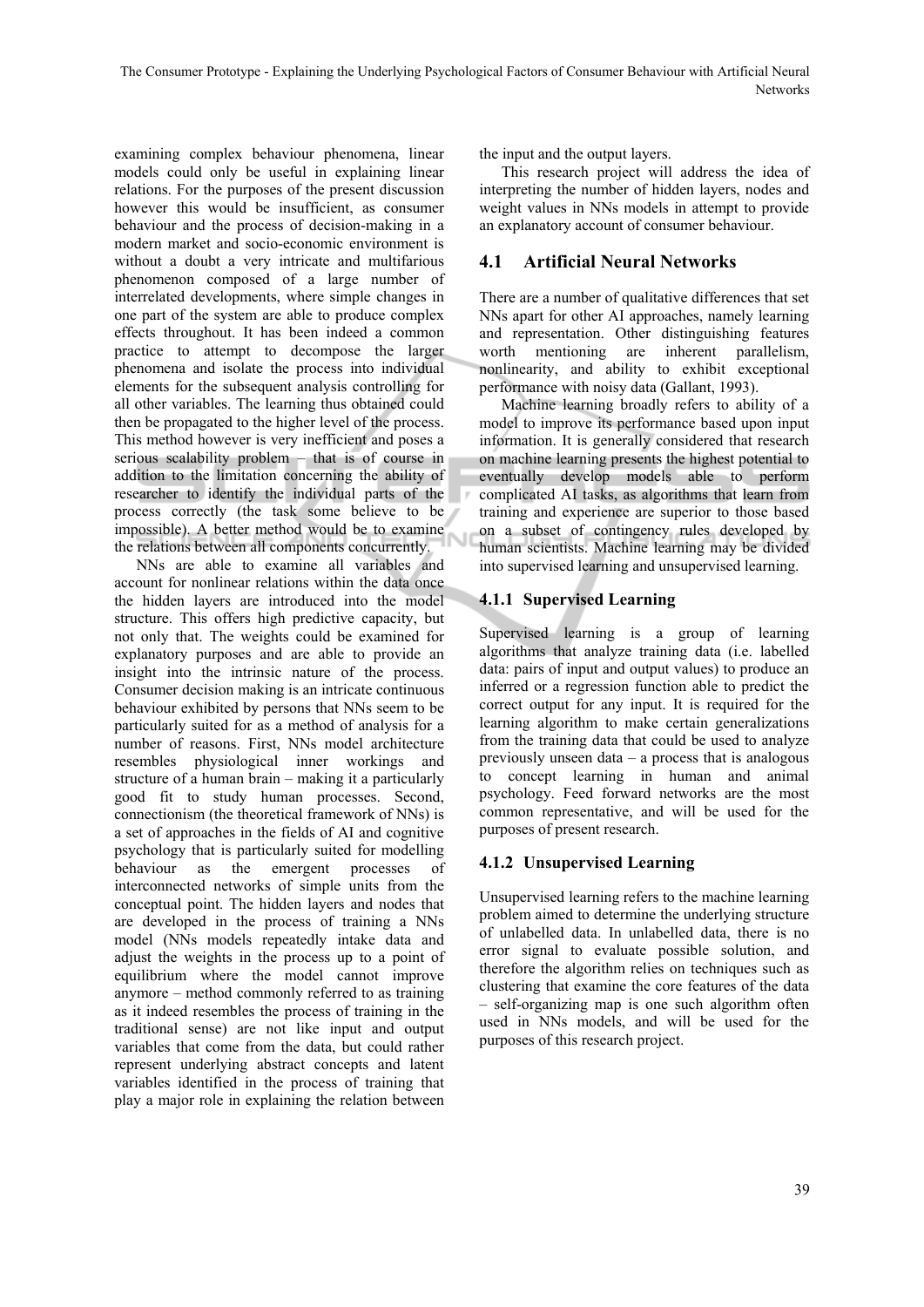#### **4.2 Interpreting NNs Models Output Parameters**

A number of ways may provide an insight into what happens inside the NNs model and help interpret the result. Some of the most common methods assess how the number of hidden layers and nodes affects the predictive and explanatory capacity of the model. A number of algorithms have been devised to make use of the weight values from NNs model output. Model architecture pruning techniques have also been shown to have a positive outcome in developing models with improved out of sample testing faculties. In the following sections, these methods are briefly discussed.

#### **4.2.1 Number of Hidden Layers and Nodes**

Model size matters. It has been shown that large models used to analyze extensive datasets show better predictive capacity.

Once the models are developed it is imperative to have a look into the optimal model structure however. It is indeed true that the larger models would offer higher predictive capacity and increase in the model fit, but at the same time, larger models need be penalized according to the Occam's razor principle. For example, one method to evaluate the model performance and select the optimal structure is described by Huang et al., (2004). Their method eliminates the independent variables that do not carry sufficient predictive and explanatory capacity and therefore do not need to be considered in the model. Thus, the model structure is simplified resulting in higher AIC and BIC values as both methods penalize model size while maximizing the model performance at the same time.

#### **4.2.2 Model Pruning**

Model architecture plays an important role in model adaptive performance.

While exploring environmental conditions that may have an effect on fish population, Olden and Jackson (2001) compared traditional statistical approaches with NNs models. In the NNs model structure, the connection weights between neurons are the associative links that signify the relation between the input and output variables and therefore are the key to solving the problem. Connection weights signify the influence each input variable is able to exert on the output, and dictate the direction of the influence. Input variables with large connective weights carry higher signal transfer

capacity and therefore exert higher influence on the output variable. Excitatory effect (incoming signal increased with positive output effect) is represented by the positive connection weight and inhibitory effect (incoming signal reduced with negative output) is represented by the negative connection weight.

Even if it is possible to assess the overall contribution of input variables employing these approaches, the interpretation of interactive relations within the data presents an increasingly difficult undertaking, as the interactions between the variables in the network require immediate examination. Even a small network would contain a increasingly large number of connections, making the interpretation increasingly difficult. One way to manage this is through pruning connections with small weights that do not exert significant influence over the network structure and output (Bishop, 1995). Deciding which weights to remove or keep however is a task that requires substantial effort. Following the NNs approach, Olden and Jackson (2001) were able to develop and describe a randomization test to address this task. As a result, Olden and Jackson (2001) were able to provide a predictive and explanatory insight into nonlinear complex relations of ecological data (a task that poses a serious problem for traditional statistical approaches as species often exhibit nonlinear response to environmental conditions). In the course of detailed evaluation of NNs and traditional models it was shown that partitioning the predictive performance of the model into measures such as sensitivity (ability to predict the presence) and specificity (ability to predict the absence) allows for a more efficient way to assess the model strengths, weaknesses, and applicability. It is also shown that NNs are a useful approach for examining the interactive effects and factors. Both empirical and simulated datasets were used for comparative purposes, and show superior predictive performance of NNs models over traditional regression approaches (Olden and Jackson, 2001).

Building upon their work, approach that Olden and Jackson (2002) propose in their following publication provides the facility to eliminate irrelevant connections between neurons whose weights do not significantly influence the network output (i.e. predicted response variable), thus facilitating the interpretation of individual and interacting contributions of the input variables in the network. The approach is able to identify variables that provide a significant contribution to network predictive capacity, which effectively constitutes a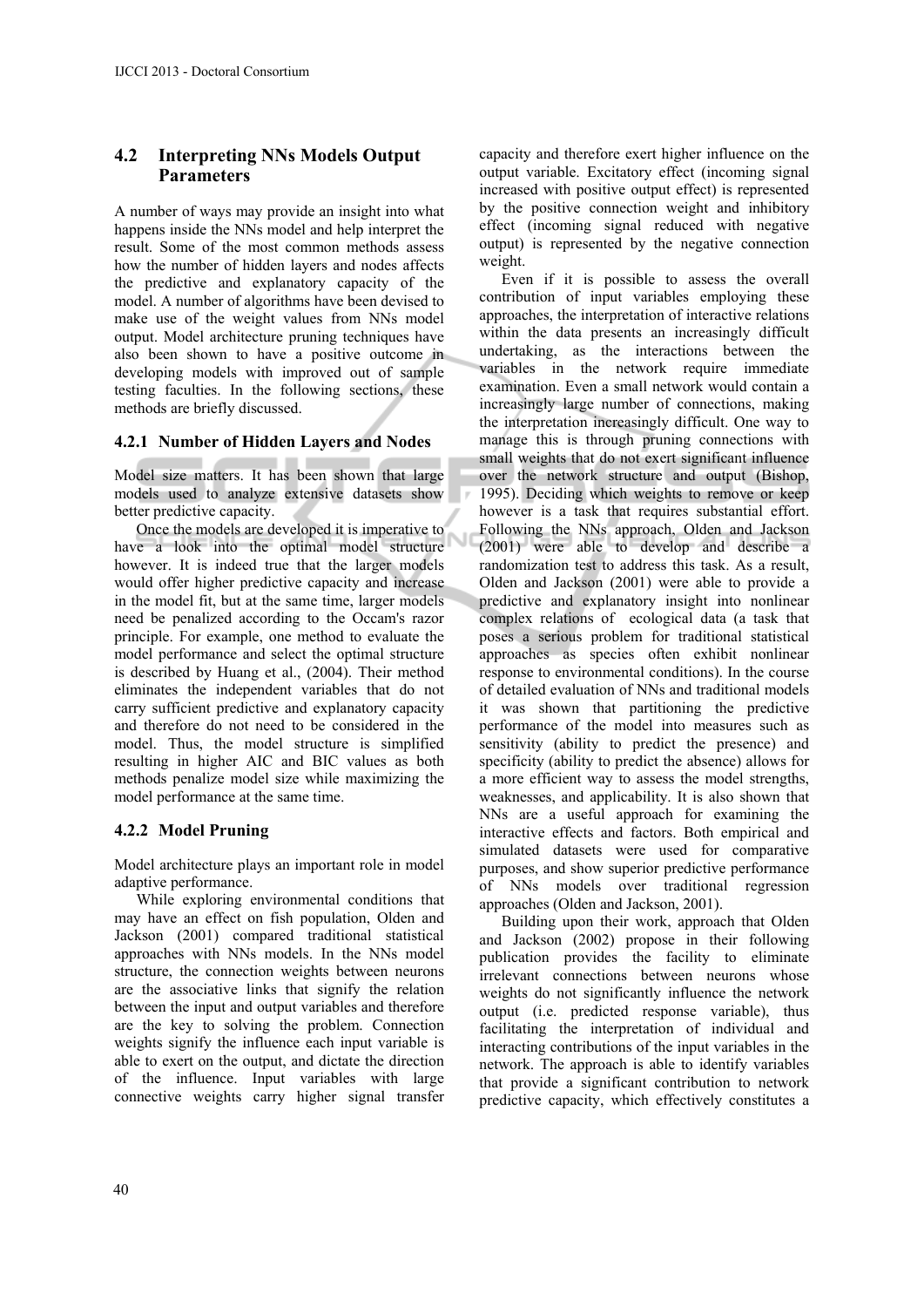NNs variable selection method.

#### **4.2.3 Interpreting Model Weights**

Relatively few studies are carried out with the aim of developing methods for variable contribution analysis in NNs models – perhaps at least in part due to seeming complexity of the task.

Variable contribution analysis methods have been examined and compared by Gevrey, Dimopoulos and Lek (2003). One of the seven methods they surveyed included a computation that used connection weights to provide explanatory dimension to a NNs model using ecological data. First proposed by Garson (1991) and later further investigated by Goh (1995), the procedure is set to determine the relative importance of the inputs by partitioning the connection weights. Essentially, hidden-output connection weight of hidden neurons is partitioned into components associated with the input neurons (please see more in Appendix A of the (Gevrey et al., 2003)). Authors concluded that method that uses connection weights was able to provide a good classification of input parameters even though it was found to lack stability.

One of the concerns conveyed regarding the otherwise extensive investigation of different methods was that the dataset originally employed in 2003 study (Gevrey et al., 2003) was empirical, and therefore did not allow to ascertain the factual precision and accuracy of each method as the true relations between the variables are not known (Olden et al., 2004). Instead, the artificial dataset was created using the Monte Carlo simulation and employed to assess true accuracy of each method using the dataset with defined and therefore knows relations. Results showed that weights method that uses input-hidden and hidden-output connection weights showed consistently best results out of all methods assessed, contrary to Gevrey et al., (2003) findings. Additionally, the weights method was able to accurately identify the predictive importance ranking, whereas other methods were only able to identify the first few if any at all (Olden et al., 2004).

Olden and Jackson (2002) also used ecological data to demonstrate the predictive and explanatory power of NNs. A number of methods surveyed, including Neural Interpretation Diagram, Garson's algorithm and sensitivity analysis, aid in understanding the mechanics of NNs and improve the explanatory power of the models. Interpretation of statistical models is imperative for acquiring knowledge about the causal relationships behind the

phenomena studied. They also propose a randomization approach for statistical evaluation of the importance of connection weights and the contribution of input variables in the neural network (already discussed in details in the sections above).

Nord and Jacobsson (1998) have also addressed the issue of explaining and interpreting NNs structure and developed algorithms for variable contribution analysis. The study compared the proposed novel algorithmic approach for NNs model interpretation with the analogous variable contribution method of partial least squares regression. Sensitivity analysis is also performed through setting each input to zero in a sequential manner. Linear regression coefficients for each of the input variables have also been generated for the purposes of examining the variable contribution direction. The results of the two approaches are then reviewed and compared to the results of the partial least squares regression. What the study is able to reveal is that in the linear dataset both the partial least squares regression and NNs models show similar performance in the variable contribution task, whereas with the nonlinear data the differences become obvious (Nord and Jacobsson, 1998).

Andersson et al., (2000) present two methods to study variable contribution in NNs models: (1) a variable sensitivity analysis and (2) method of systematic variation of variables. Variable sensitivity analysis is based on setting the connection weights between the input and hidden layer to a zero in a sequential manner, whereas the systematic variation of variables method is based on keeping the other variables constant or manipulated simultaneously. In the course of their study, it is shown that there is a high similarity between the method proposed by the authors for the variable contribution analysis in NNs models and the nature of the processes used to develop the synthetic datasets used. Thus, it is shown that the NNs models are suitable not only for the function approximation in nonlinear datasets, but are also able to accurately reflect the characteristic qualities of the input data. The transparency of highly interconnected NNs models could be demonstrated in response to the 'black box' argument. Presented method is then able to generate information about the variables that could be useful in examination and interpretation of variable contribution and relations.

The discussed earlier method of Nord and Jacobsson (1998) is based on the saliency estimation principles (such as Optimal Brain Surgeon, Optimal Brain Damage, etc.) as it estimates the consequence of weight deletion on prediction error. The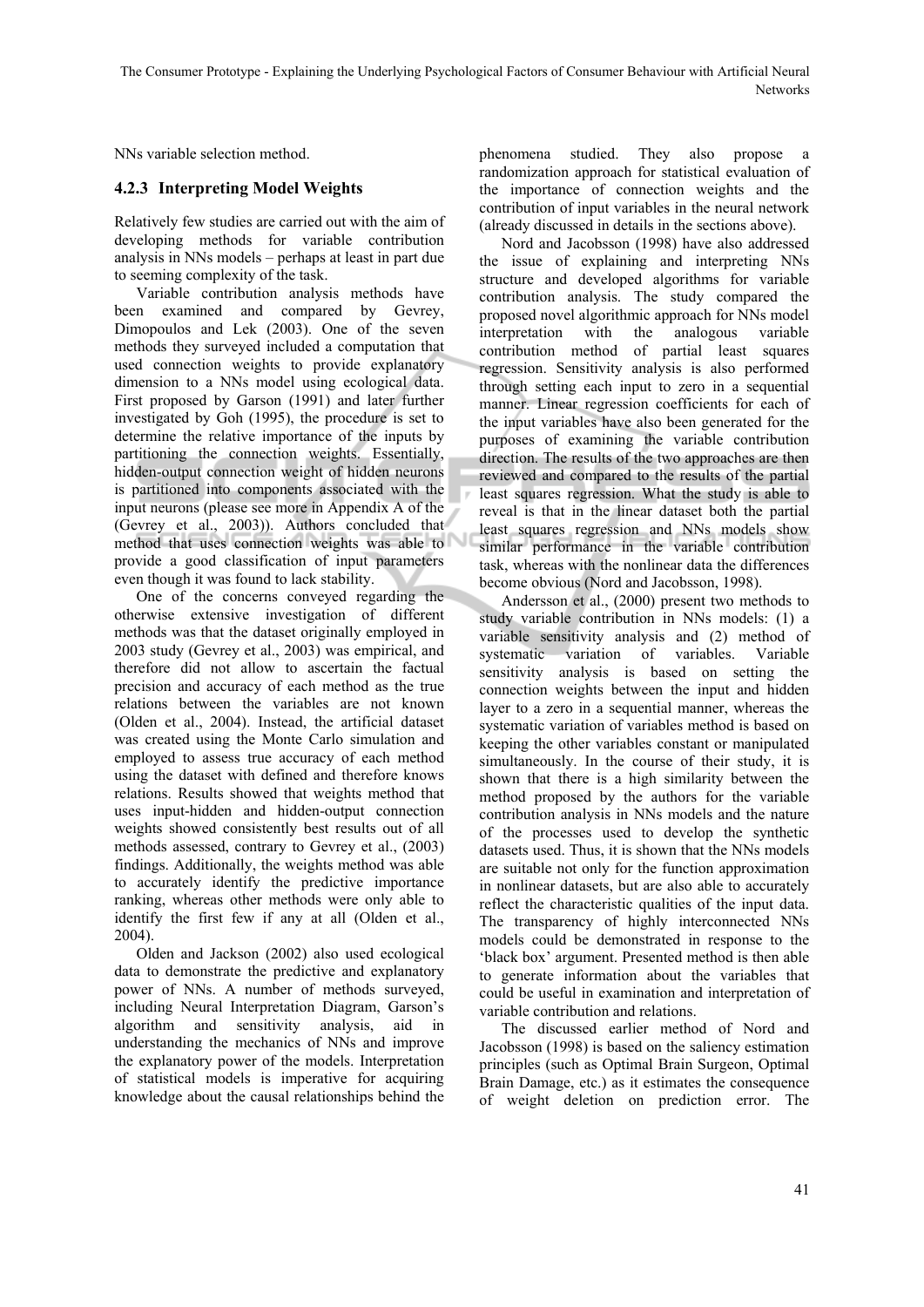difference with the method proposed by Andersson, Aberg and Jacobsson (2000) is in the way estimation is carried out (theoretical calculation in saliency estimation methods as opposed to experimentally derived values presented (Andersson et al., 2000), and builds upon the findings of Nord and Jacobsson (1998). In the course of analysis, a systematic variable contribution analysis is carried out on a highly interconnected network structure, including the signal separation exercise, employing a number of synthetic and empirical dataset to provide additional information on the methods considered, including the ability to show graphically the variable interdependencies. Other research is based on the principle of systematic variable variation and not the connection weights. Information obtained in such a way could constitute an analytical basis for a comprehensive variable contribution analysis and variable selection procedure survey (Nord and Jacobsson, 1998).

# **5 METHODOLOGY**

Research project would include two phases. First, smaller data subset is used to develop and optimize the procedure, carry out all the preliminary analyses and produce the programming code:

- Regression models developed for exploratory and descriptive purposes to examine the data and carry out simple linear modelling;
- NNs as a primary method of analysis to develop complex nonlinear models;
- NNs learning algorithms are examined and selected for consecutive modelling;
- Various network architectures are studied and optimized employing pruning methods.

In the second stage, the procedure established in the first stage will be followed using a full data, effectively scaling up the analyses to the full power (if necessary, intermediate transitional stages may be incorporated to gradually scale up the procedure):

- Full scale network architectures optimized;
- Variable contribution analysis carried out;
- Network structure examined and interpreted in the context of consumer behaviour.

# **6 EXPECTED OUTCOME**

The expected outcome of this research should produce an artificial consumer prototype based on

the actual human consumer purchasing data, with attempt to identify complex latent underlying factors that may influence the artificial behaviour. These findings will then be extrapolated to human consumers, aimed to provide the insight into the underlying psychological factors of human consumer behaviour.

The philosophical contemplations presented here should promote the advancement of interdisciplinary research, facilitating cooperation between fields such as psychology, strategic marketing and artificial intelligence, and provide significant benefit in acceptance and advance of computational methods to study consumer behaviour. This should serve as a catalyst for a broader dialogue between the marketing professionals in the industry that express demand in highly accurate forecasting and business intelligence tools, and the researchers in the field of consumer behaviour.

#### **DISCLAMER JBLIC ATIONS**

Data supplied by TNS UK Limited. The use of TNS UK Ltd data in this work does not imply the endorsement of TNS UK Ltd. in relation to the interpretation or analysis of the data. All errors and omissions remain the responsibility of the authors.

#### **REFERENCES**

- Andersson, F., Aberg, M., & Jacobsson, S., 2000. Algorithmic approaches for studies of variable influence, contribution and selection in neural networks. In *Chemometrics and intelligent laboratory systems*.
- Bishop, C., 1995. Neural networks for pattern recognition: *Oxford university press*.
- Gallant, S. I., 1993. Neural network learning and expert systems: *The MIT Press*.
- Garson, D., 1991. Interpreting neural-network connection weights. In *AI expert*.
- Gevrey, M., Dimopoulos, I., & Lek, S., 2003. Review and comparison of methods to study the contribution of variables in artificial neural network models. In *Ecological Modelling*.
- Goh, A., 1995. Back-propagation neural networks for modeling complex systems. In *Artificial Intelligence in Engineering*.
- Huang, Z., Chen, H., Hsu, C.-J., Chen, W.-H., & Wu, S., 2004. Credit rating analysis with support vector machines and neural networks: a market comparative study. In *Decision support systems*.
- Nord, L. I., & Jacobsson, S. P., 1998. A novel method for examination of the variable contribution to